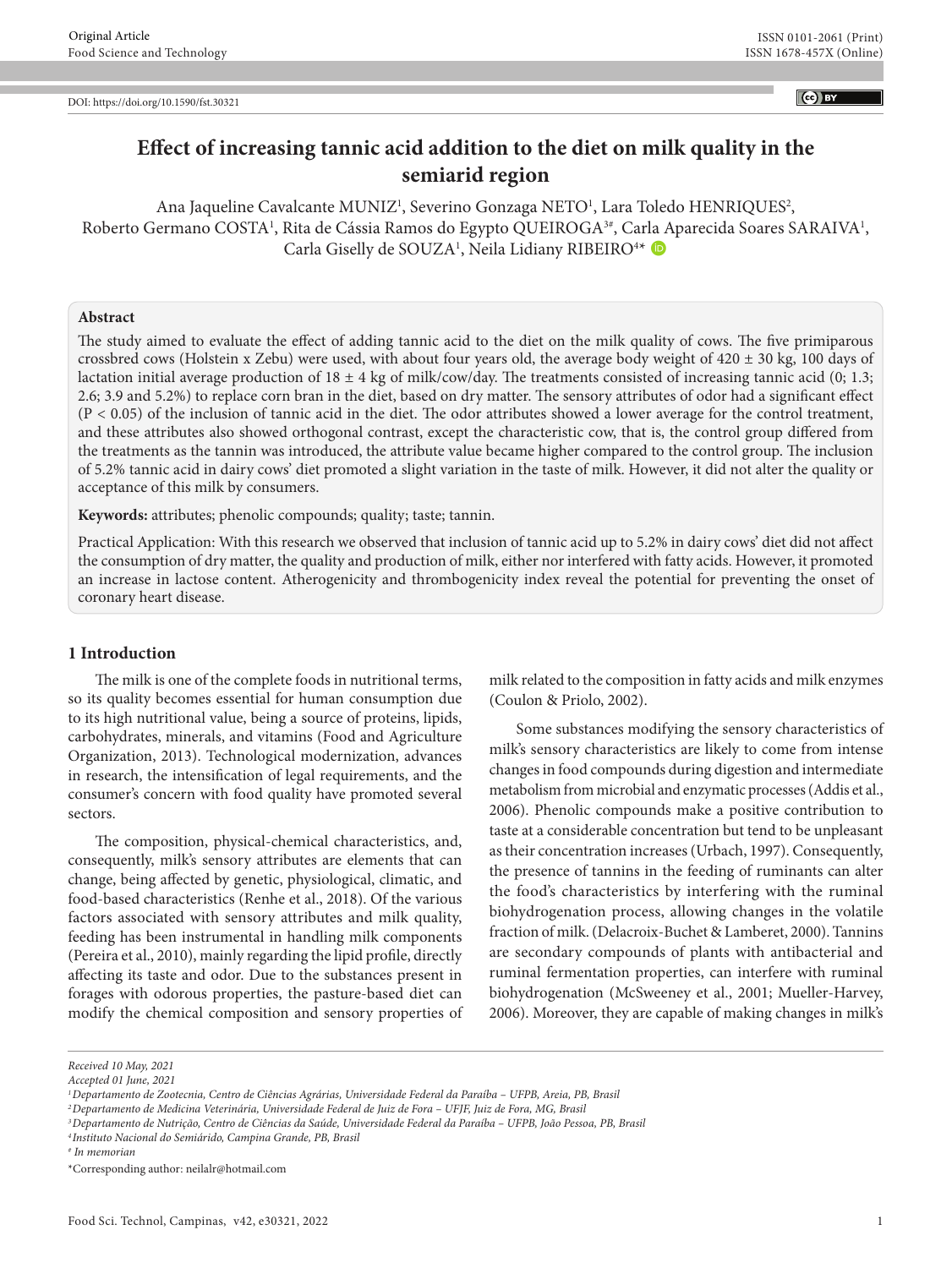sensory characteristics and its products depending on the type and concentration in the animals' diet (Guerreiro et al., 2015).

The role of phenolic compounds and flavonoids as antioxidant dietary components has become an increasingly important research area in human nutrition (Oliveira et al., 2014). There is growing evidence that modest and long-term intake of foods that contain phenolic compounds in their composition may have the potential to favorably modulate human metabolism, preventing or reducing the risk of degenerative diseases such as cardiovascular disease, diabetes, obesity, and cancer (Jaganath & Crozier, 2010; Oliveira et al., 2014). The study aimed to evaluate the effect of adding tannic acid to the diet on the milk quality of cows.

## **2 Material and methods**

#### *2.1 Experiment location and animals*

This research was approved by the Animal Use Ethics Committee (CEUA) of the Federal University of Paraíba (protocol No. 072/2016). The experiment was conducted at the Federal University of Paraíba, Bananeiras Campus, Paraíba state, Brazil (altitude 552 m, latitude 6° 41' 11", longitude 35° 37' 41"). The air temperature was 24.97 °C, and relative humidity was 76.48% in the stalls.

The five primiparous crossbred cows (Holstein x Zebu) were used, with about four years old, the average body weight of 420 ± 30 kg, 100 days of lactation initial average production of  $18 \pm 4$  kg of milk/cow/day. Before starting the experiment, the cows were dewormed and treated against ectoparasites with 3.5% Ivermectin. The animals were housed in individual stalls with 12 m<sup>2</sup> fully covered with clay tiles, covered by concrete floor (lined with sugarcane bagasse). All stalls had a masonry feeder and plastic waterer.

The experiment lasted 100 days, divided into 05 periods of 20 days each, with 15 days for adaptation of the animals to the diets and the last 05 days to collect data and samples.

## *2.2 Diets*

The treatments consisted of increasing tannic acid (0; 1.3; 2.6; 3.9 and 5.2%) to replace corn bran in the diet, based on dry matter. The experimental diets were formulated and balanced to meet the requirements of lactating cows with an average production of 18 kg/day, according to the National Research Council (2001), offered in the form of roughage: concentrated in a fixed ratio of 64:36, respectively. Corn silage was used as roughage, and the concentrate was formulated from ground sorghum, ground corn, soybean meal, wheat bran, urea, and mineral mixture. The cows received 35 kg of corn silage daily as roughage, and 6.38 kg of concentrate composed of 3 kg ground sorghum, 1 kg ground corn, 1.5 kg soybean meal, 0.5 kg wheat bran, 0.2 kg urea, and 0.18 kg mineral mixture (Table 1).

The diet 0 (control) contained the sorghum cultivar BRS Ponta Negra without tannin. The other diets contained sorghum cultivar A9904, with tannin. To achieve increasing doses of tannin, PA acid (C76H52O46), tannic acid, acquired through the company Anidrol® (laboratory products), was added, as it is a source of hydrolyzable tannin. Thus, in the experimental diets (Table 2), two condensed tannin sources were offered through the two sorghum cultivars and hydrolyzable through tannic acid.

The levels of tannic acid added to the diets were established based on the analysis of the amount of condensed tannin present in the sorghum, which, according to the methodology of HCL-Butanol (Hagerman & Butler, 1981) carried out at the Bromatology Laboratory of UAG-UFRPE A9904 (cultivar A9904) was 2.55% of total condensed tannin in DM. Control sorghum (cultivar BRS Ponta Negra) 0.92% of total condensed tannin in DM by Terrill et al. (1992) carried out at EMBRAPA Sete Lagoas - MG.

Feeding was offered at will, twice a day, at 6:00 am and 1:30 pm, right after milking, with the concentrate separated from the roughage, to ensure the total consumption of tannic acid, which was added to the concentrate, in the pre-determined proportions of 1.5; 79.5; 157.5 and 235.5 g, in diets 2, 3, 4 and 5, respectively. The leftover feed was collected in the morning and weighed to determine consumption; the water was available to all animals ad libitum.

## *2.3 Sampling of milk*

The cows were milked twice a day mechanically, at 5:30 am and 1:00 pm. Before starting milking, the teats were cleaned with water and paper towels. The first jets were discarded in the black-bottomed mug to detect possible cases of clinical mastitis. After milking, the teats were cleaned with a commercial solution of iodine and glycerin. The record of individual milk productions was performed daily throughout the experimental period, by individual weighing ( $kg \, day^{-1}$ ), with a scale.

**Table 1**. Chemical composition of the ingredients of the experimental diets (%).

| Ingredient      | DΜ    | СP    | EE   | <b>NDF</b> | MМ   | <b>NFC</b> | TС    |
|-----------------|-------|-------|------|------------|------|------------|-------|
| Silage          | 28.19 | 7.96  | 2.20 | 55.08      | 4.77 | 33.62      | 84.79 |
| Ground corn     | 86.68 | 8.97  | 4.27 | 13.98      | 1.17 | 74.47      | 80.61 |
| Sorghum A9904   | 85.85 | 9.28  | 2.80 | 14.03      | 3.49 | 73.90      | 82.41 |
| Sorghum control | 79.61 | 9.34  | 2.80 | 14.03      | 3.49 | 73.90      | 82.41 |
| Wheat bran      | 87.73 | 16.40 | 1.70 | 44.50      | 6.26 | 30.05      | 73.99 |
| Soybean meal    | 88.30 | 48.78 | 1.97 | 14.46      | 6.13 | 30.40      | 43.45 |
| Urea            | 100   | 283   | 0.00 | 0.00       | 0.00 | 0.00       | 0.00  |
| Mineral mix     | 100   | 0.00  | 0.00 | 0.00       | 100  | 0.00       | 0.00  |

DM = dry matter; CP = crude protein; EE ethereal extract; NDF = neutral detergent fiber; MM = matéria mineral; NFC = non-fibrous carbohydrates; TC = total carbohydrates.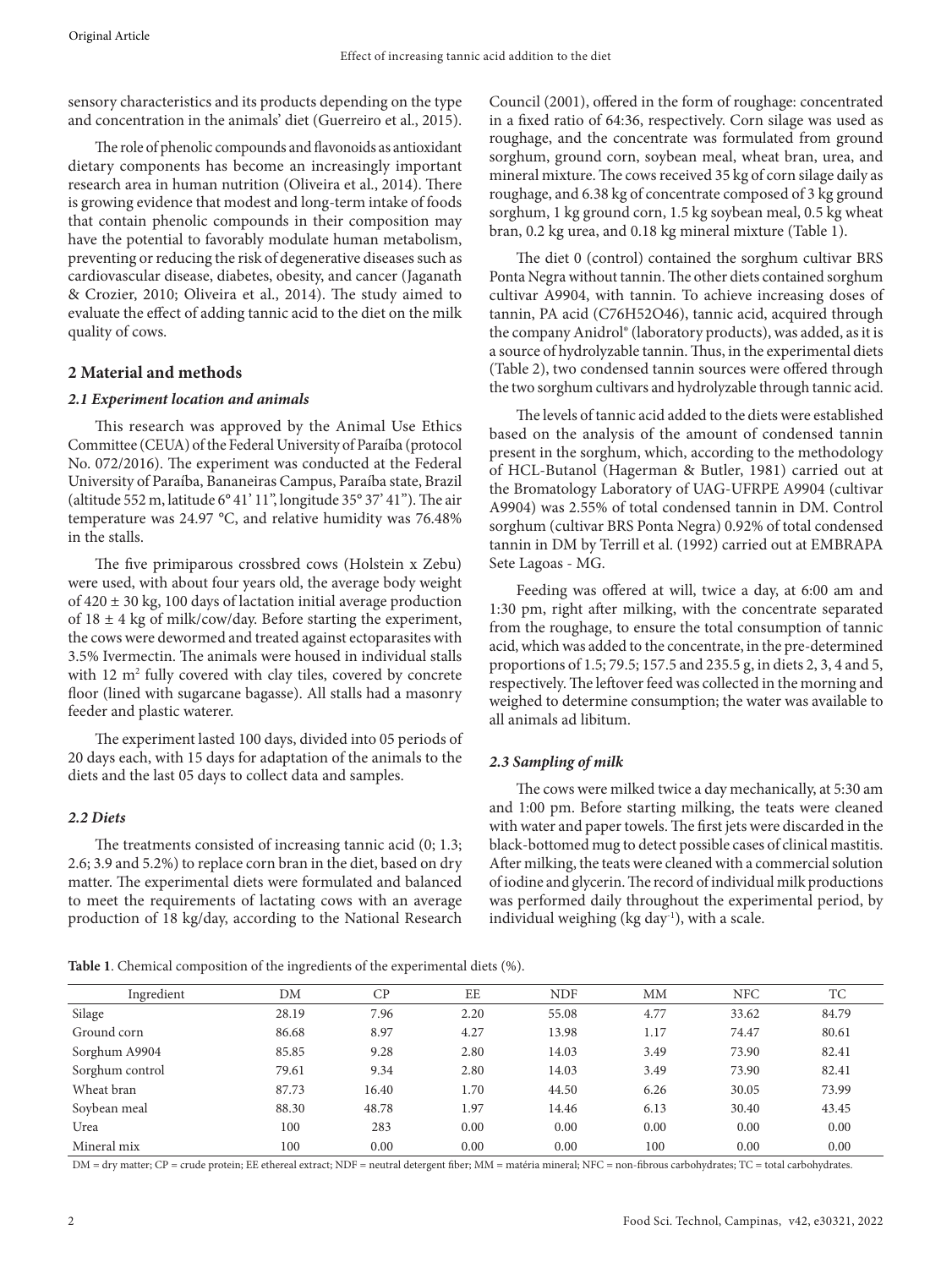From the  $11<sup>th</sup>$  to the  $15<sup>th</sup>$  day of each experimental period, three collections of 200 mL of milk were made from each animal, the milk collected in the morning was stored in three sterile pet's bottles kept under refrigeration at 4 °C, and the one collected in the afternoon was homogenized together with the chilled in the morning, being bottled and frozen immediately (-18 °C) (Brasil, 2000). The samples were thawed at room temperature, forming a sample composed of the milk collected from each animal for three days during the collection period (Figure 1).

#### *2.4 Physical-chemical and sensory analysis of milk*

The chemical analysis of fat (%), proteins (%) and lactose (%) were performed using an Analyzer of Master Complete® Milk (AKSO®, São Leopoldo, Rio Grande do Sul, Brazil), under specific technical conditions.

**Table 2**. Percentage and bromatological composition of experimental diets.

| Ingredient                                                             | Tannic acid levels (%) |            |        |       |       |  |
|------------------------------------------------------------------------|------------------------|------------|--------|-------|-------|--|
| (% MN) 0.0                                                             | 1.3                    | 2.6<br>3.9 |        | 5.2   |       |  |
| Corn silage (kg)                                                       | 9.87                   | 9.87       | 9.87   | 9.87  | 9.87  |  |
| Ground corn (kg)                                                       | 0.87                   | 0.87       | 0.87   | 0.87  | 0.87  |  |
| Soybean meal (kg)                                                      | 1.32                   | 1.32       | 1.32   | 1.32  | 1.32  |  |
| Wheat bran (kg)                                                        | 0.44                   | 0.44       | 0.44   | 0.44  | 0.44  |  |
| Urea $(kg)$                                                            | 0.20                   | 0.20       | 0.20   | 0.20  | 0.20  |  |
| Mineral mixture* (kg)                                                  | 0.18                   | 0.18       | 0.18   | 0.18  | 0.18  |  |
| Sorghum A9904 (kg)                                                     | 0.00                   | 2.58       | 2.58   | 2.58  | 2.58  |  |
| Sorghum Control (kg)                                                   | 2.80                   | 0.00       | 0.00   | 0.00  | 0.00  |  |
| Tannic acid (kg)                                                       | 0.00                   | 0.015      | 0.0795 | 0.158 | 0.236 |  |
| Total                                                                  | 15.68                  | 15.48      | 15.54  | 15.69 | 15.70 |  |
| Nutritional composition of the diet (bulk concentrate) (%)             |                        |            |        |       |       |  |
| Dry matter                                                             | 36.85                  | 37.30      | 37.30  | 37.30 | 37.30 |  |
| Crude protein                                                          | 15.55                  | 15.46      | 15.46  | 15.46 | 15.46 |  |
| Ether extract                                                          | 1.99                   | 2.08       | 2.08   | 2.08  | 2.08  |  |
| Neutral detergent fiber                                                | 38.66                  | 39.38      | 39.38  | 39.38 | 39.38 |  |
| Mineral matter                                                         | 5.48                   | 5.67       | 5.67   | 5.67  | 5.67  |  |
| Non-fibrous                                                            | 33.68                  | 33.24      | 33.24  | 33.24 | 33.24 |  |
| carbohydrates                                                          |                        |            |        |       |       |  |
| Total carbohydrates                                                    | 68.92                  | 69.27      | 69.27  | 69.27 | 69.27 |  |
| *Calcium carbonate: potassium chloride: sodium chloride (common salt): |                        |            |        |       |       |  |

\*Calcium carbonate; potassium chloride; sodium chloride (common salt); ventilated sulfur (sulfur flower); Dicalcium phosphate; magnesium oxide; copper amino carbon phosphoquelate; carbo amino chromium phosphoquelate; sulfur carbohydrate phosphoquelate; carbo amino iron phosphoquelate; carbo amino manganese phosphoquelate; carbo amino selenium phosphoquelate; carbo amino zinc phosphoquelate; Butylated toluene hydroxide (BHT); Calcium iodate; manganese monoxide; sodium selenite; cobalt sulfate; copper sulfate monohydrate; zinc sulfate; vitamin A; vitamin D3; vitamin E.

For sensory analysis, samples of milk were collected from each treatment, and five sub-samples were prepared with one liter each. The milk was pasteurized, and sensorial analysis was made two days after cold storage. The sensory analysis was performed in individual booths in controlled environmental conditions, at a temperature around 23 °C (International Standards Organization, 1988). Nine Agricultural Science students performed the sensorial taster panel, duly selected and trained (International Standards Organization, 1993). The tests took place in 3 sessions and eight trained tasters, totaling 120 samples. The milk samples were analyzed according to the descriptors present in Table 3.

The milk was submitted to sensory evaluation using Quantitative Descriptive Analysis (Stone & Sidel, 1993). The samples were split into equal portions of 20 mL into polystyrene plates, marked with a random 3‐digit code. A panel of tastes was organized to



**Figure 1**. Flowchart of the milk process.

| Descriptors                                                                                         | Definitions                                                                                                              |  |  |  |
|-----------------------------------------------------------------------------------------------------|--------------------------------------------------------------------------------------------------------------------------|--|--|--|
| <sup>a</sup> Odor: global intensity, Forage/Bush, Butter/Rancid, Sweet                              | Organoleptic property perceived by the olfactory organ when certain volatile<br>substances are aspirated.                |  |  |  |
| <sup>b</sup> Flavor: Global Intensity, Forage/Bush, Characteristic of Cow,<br>Butter/Rancid, Sweet; | Complex sensation composed of olfactory and gustatory sensations perceived<br>during milk tasting.                       |  |  |  |
| "After Test: Intensity and Persistence;                                                             | Strong and striking presence of milk                                                                                     |  |  |  |
| <sup>d</sup> Global Acceptability                                                                   | Sum of quality attributes that will contribute to determine the degree of<br>acceptance of the product by the panelists. |  |  |  |

 $^{\circ}1$  = Not detected; 9 = very intense;  $^{\circ}1$  = very hard; 9 = very soft;  $^{\circ}0$  = very weak; 9 = very strong;  $^{\circ}0$  = very bad; 9 = very good.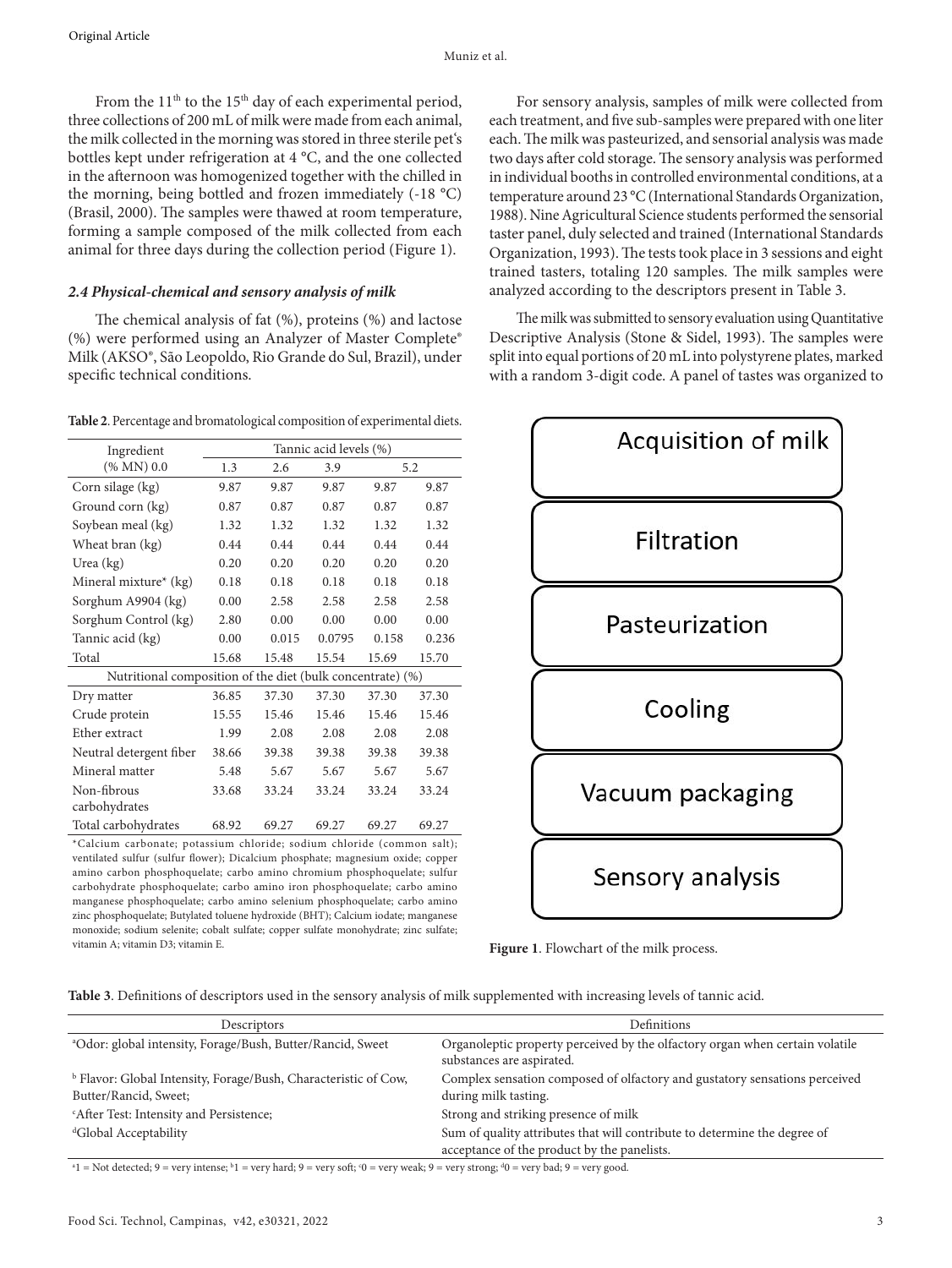do the sensorial analysis, following different orders to avoid bias (MacFie et al., 1989).

Consumers evaluated the cheese samples and were asked to mark the option that best suited the product about overall acceptance using a 9-point unstructured hedonic scale. The tasters described how much they liked or disliked the attributes: odor, appearance, taste, texture, and overall impression. A scale of 5 points recommended by Meilgaard et al. (2007) was used to evaluate the intention of purchasing: 1 (Certainly I would buy it); 2 (Probably I would buy it); 3 (Maybe I would buy it/Maybe I wouldn't buy it); 4 (Probably I wouldn't buy it) and 5 (Certainly I wouldn't buy it).

# *2.5 Statistical analysis*

Data were subjected to an analysis of variance (ANOVA), and the Tukey test compared the averages at 5% probability through the PROC GLM of the SAS statistical package (Statistical Analysis System Institute, 2010). The orthogonal contrast was also used between the control and the treatments that received acids. The test Ryan-Einot-Gabriel-Welsch compared the means of the sensorial attributes 5% probability level.

After standardization, a multivariate analysis test was carried following the recommendations previously established by Sneath & Sokal (1973) to allocate the animals into groups according to similarity and verify the original variables' discriminant capacity. The principal component analysis (PCA) allowed the assessment of overall variance, and, on the other hand, the discriminant analysis described the variation among the different groups and identified the variables with greater discriminatory power between groups. PCA was performed by the PRINCOMP (Statistical Analysis System Institute, 2010) procedure, separately for each population

# **3 Results**

Milk production corrected to 4%, percentage of crude protein, ash, total dry extract, defatted dry extract, pH milk acidity, and milk stability were not influenced  $(P > 0.05)$  by adding tannic acid to the diet (Table 4). The dry matter intake was not influenced ( $P > 0.05$ ) by the inclusion of tannic acid in diets, which means that the maximum dose of tannic acid used in this study (hydrolyzable tannin) plus the dose of condensed tannin from the offered sorghum (0,3210 kg/cow/day), did not cause a significant drop in palatability ( $P > 0.05$ ) to the point of affecting consumption by cows (Table 4). The inclusion of tannic acid in the diet of dairy cows modified ( $P < 0.05$ ) lactose. There was an increase in concentration to the level of 2.6, at the next

level, a decrease in concentration, and then at level 5.2, there was an increase.

Regarding milk's sensory characteristics, the panelists' averages regarding odor, flavor, and after are listed in Table 5. It is observed that there was no significant effect ( $P > 0.05$ ) of inclusion levels of tannic acid for odor characteristics: forage/bush, flavor: overall intensity, forage/bush, characteristic cow, rancid, sweet; after the test: intensity and persistence and global acceptability.

The sensory attributes of odor (global intensity, characteristic cow, butter/rancid, and sweet) had a significant effect (P < 0.05) of the inclusion of tannic acid in the diet. The odor attributes: global intensity, forage/bush, characteristic of cow and butter/rancid, showed a lower average for the control treatment, and these attributes also showed orthogonal contrast, except for the characteristic cow, that is, the control group differed from the treatments as the tannin was introduced, the attribute value became higher compared to the control group.

The contrast was significant for the sensory flavor attribute: global intensity presenting a lower average for the control group, differing from the other treatments. As the tannic acid was introduced, the intensity of the flavor became higher than the control treatment. The inclusion of 3.9% provided a greater global intensity with an average of 4.51.

In the current study, taste and odor had an average score of 4.07 and 4.14, respectively, characterizing milk as having "moderate-intensity" in these two characteristics. The scores attributed to the global assessment of the samples, although they were not influenced by the inclusion of tannic acid ( $P > 0.05$ ), indicate that the evaluated milk obtained good acceptance with an average of 4.27considering the scale used (0 to 9). The zero showed the lowest average, representing the lowest acceptance level. The milk of cows receiving 3.9% tannic acid had a higher average (4.72), greater acceptance by panelists to other analyzed milk. The milk samples of animals receiving 1.3, 2.6, and 5.2% of tannic acid in the diet, the acceptance averages (3.94, 4.20 and, 4.18, respectively) were intermediately comparing to the others. The eigenvalues and the accumulated variance for each component are shown in Table 6.

Three main components were needed to explain 69% of the total variation in milk's sensory attributes from cows supplemented with tannic acid levels. Of the 13 attributes considered in the sensory analysis, 7 were important in the first 3 PCs, considering that their correlation was 69%. The first principal component (PC1) explained that 29.5% of the total variance was composed of cow odor and milk production traits. The first and second principal component (PC2) explained that 51.4% of the total

**Table 4**. Milk production and composition of cows supplemented with increasing levels of tannic acid.

| Variable              |       | Tannic acid levels (%) |        |        |       |            | P-value |       |
|-----------------------|-------|------------------------|--------|--------|-------|------------|---------|-------|
|                       | 0.0   |                        | 2.6    | 3.9    | 5.2   | <b>SEM</b> | Linear  | Ouadr |
| MP 4%, kg day $^{-1}$ | 15.71 | 15.96                  | 15.80  | 15.41  | 14.74 | 0.62       | 0.15    | 0.07  |
| Fat $(\% )$           | 3.28  | 3.17                   | 3.50   | 3.67   | 3.72  | 0.44       | 0.11    | 0.55  |
| Crude protein (%)     | 3.45  | 3.50                   | 3.27   | 3.62   | 3.28  | 0.34       | 0.66    | 0.73  |
| Lactose               | 4.42b | 4.50ab                 | 4.77ab | 4.47ab | 4.83a | 0.18       | 0.05    | 0.93  |

Different letters on the line differ from each other by the Tukey test at the 5% level; MP = milk production (corrected for 4%); Quadr = quadratic. SEM = standard error of the mean.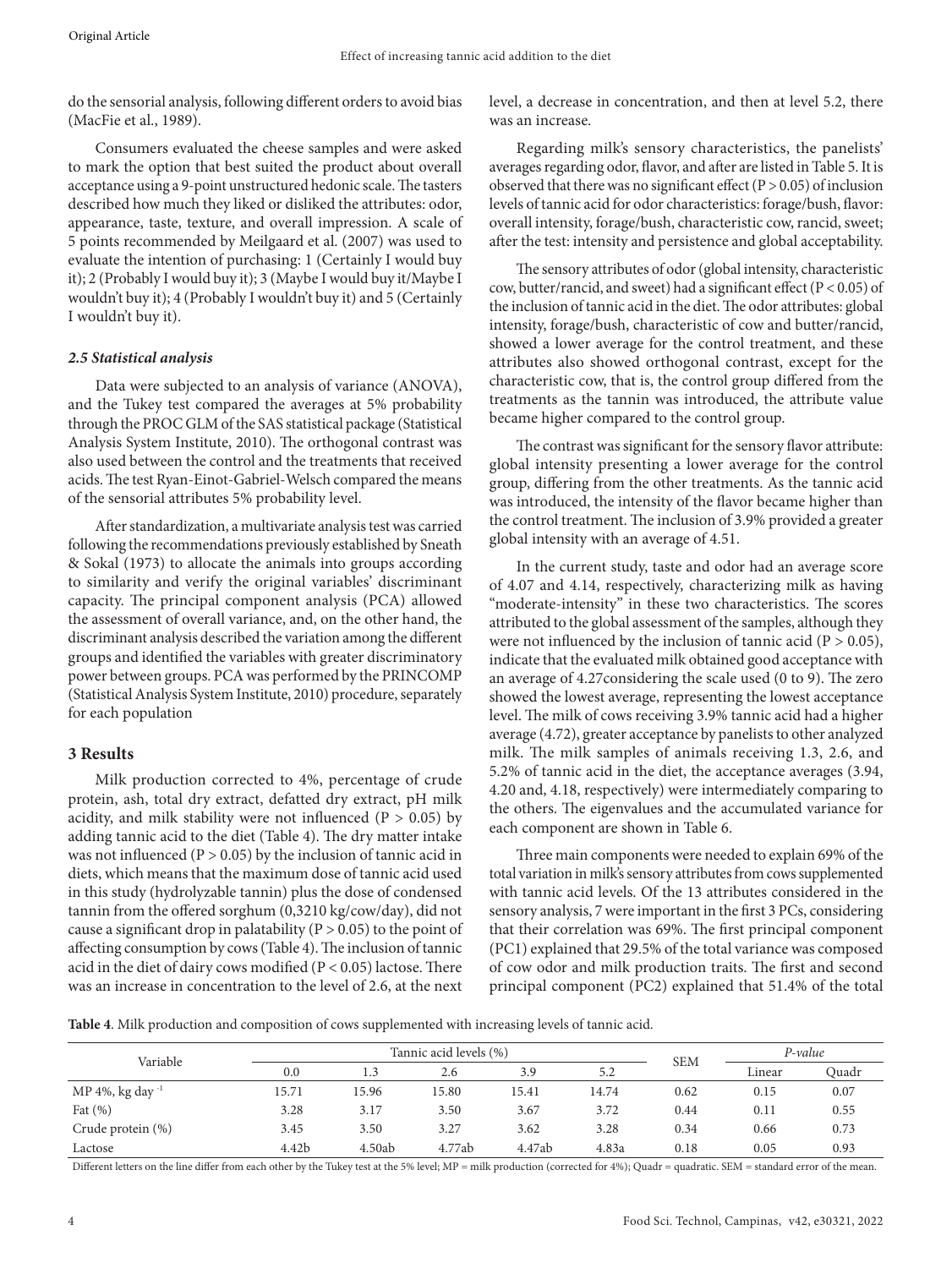| Variable       | Tannic acid levels (%) |                   |                   |       |        |            |
|----------------|------------------------|-------------------|-------------------|-------|--------|------------|
|                | 0.0                    | 1.3               | 2.6               | 3.9   | 5.2    | <b>SEM</b> |
| Odour          |                        |                   |                   |       |        |            |
| Global         | $3.03c*$               | 4.04abc           | 3.23ab            | 5.07a | 4.99ab | 5.52       |
| Intensity      |                        |                   |                   |       |        |            |
| Fodder/bush    | $0.66*$                | 1.17              | 1.60              | 1.99  | 2.14   | 2.76       |
| Characteristic | 2.41 <sub>b</sub>      | 2.77ab            | 2.51 <sub>b</sub> | 4.11  | 3.51ab | 3.92       |
| Cow            |                        |                   |                   |       |        |            |
| Butter/Rancid  | $1.17b*$               | 2.05ab            | 1.88ab            | 3.08a | 2.59a  | 2.14       |
| Sweet          | $1.34b*$               | 1.73 <sub>b</sub> | 1.27 <sub>b</sub> | 2.91  | 2.22   | 2.10       |
| Flavour        |                        |                   |                   |       |        |            |
| Global         | $3.46*$                | 4.27              | 4.25              | 4.51  | 4.22   | 3.54       |
| Intensity      |                        |                   |                   |       |        |            |
| Fodder/bush    | 1.36                   | 2.34              | 1.56              | 2.30  | 2.26   | 2.41       |
| Characteristic | 2.38                   | 2.99              | 2.86              | 3.05  | 2.69   | 2.91       |
| Cow            |                        |                   |                   |       |        |            |
| Butter/Rancid  | 3.38                   | 4.05              | 3.70              | 3.82  | 3.17   | 3.46       |
| Sweet          | 3.58                   | 2.94              | 2.85              | 2.74  | 2.69   | 2.68       |
| After Test     |                        |                   |                   |       |        |            |
| Intensity      | 3.70                   | 4.05              | 3.74              | 3.98  | 3.90   | 3.20       |
| Persistence    | 3.50                   | 4.13              | 3.73              | 4.13  | 3.90   | 2.99       |
| Global         |                        |                   |                   |       |        |            |
| Acceptability  |                        |                   |                   |       |        |            |
| Preference     | 3.94                   | 4.20              | 4.31              | 4.72  | 4.18   | 2.94       |

**Table 5**. Sensory characteristics of milk from cows supplemented with tannic acid levels.

Same letters on the line do not differ from each other by the Ryan–Einot–Gabriel–Welsch test (P < 0.05). SEM = standard error of the mean. \*Orthogonal contrast: control versus inclusion of tannic acid ( $P < 0.05$ )

| Tabela 6. Principal component for the sensory attributes of milk from |
|-----------------------------------------------------------------------|
| cows supplemented with tannic acid levels.                            |

| --тг                     |           |                 |                 |
|--------------------------|-----------|-----------------|-----------------|
| Attributes               | PC1       | PC <sub>2</sub> | PC <sub>3</sub> |
| Odour                    |           |                 |                 |
| Global Intensity         | 0.1934    | 0.1790          | $-0.8496$       |
| Fodder/bush              | 0.1100    | $-0.7569$       | $-0.1901$       |
| Characteristic Cow       | $-0.9560$ | 0.1271          | 0.0138          |
| Butter/Rancid            | $-0.0565$ | 0.0559          | $-0.1536$       |
| Sweet                    | $-0.2284$ | 0.1500          | $-0.3565$       |
| Flavour                  |           |                 |                 |
| Odour                    | $-0.4244$ | $-0.1032$       | 0.0866          |
| Global Intensity         | 0.2002    | $-0.4027$       | $-0.0413$       |
| Fodder/bush              | $-0.5493$ | 0.0044          | 0.5603          |
| Characteristic Cow       | 0.4702    | 0.0016          | 0.2582          |
| Butter/Rancid            | 0.2482    | 0.0480          | $-0.0982$       |
| After Test               |           |                 |                 |
| Intensity                | 0.0700    | $-0.7941$       | 0.5561          |
| Persistence              | 0.1060    | $-0.2872$       | $-0.2709$       |
| Global accepatability    | 0.0909    | 0.6357          | 0.3018          |
| Perfomance               |           |                 |                 |
| Milk production          | $-0.8965$ | $-0.0382$       | 0.1359          |
| Fat                      | $-0.0233$ | 0.2548          | 0.8836          |
| Crude protein            | 0.0355    | 0.9813          | 0.0525          |
| Lactose                  | 0.4079    | $-0.4972$       | 0.4344          |
| Eigenvalue $(\lambda)$   | 2.8202    | 3.2160          | 2.7731          |
| Accumulated variance (%) | 29.52     | 51.44           | 68.78           |

## **4 Discussion**

Factors such as the composition of dietary carbohydrates, roughage: concentrate and nature of the lipid source, breed, and lactation period resulted in changes, mainly on fat content and profile of milk fatty acids (Costa et al., 2009). The milk's fat content meets the normative instruction 62 (Brasil, 2011) requirements, establishing the minimum standard of 3.0% fat in raw milk.

The lactose variation was unexpected, once according to the literature, this component suffers the least change due to the diet, having an essential role in osmotic regulation of milk (Fonseca & Santos, 2000). Hence, high lactose content contributes to higher milk production. Our results contradict this hypothesis. Benchaar et al. (2007) studied cow milk at the beginning of lactation, supplemented with essential oils with tannins lactose concentration in milk for the cows fed with essential oil compounds higher than those cows do not receive the supplement (4.78 vs. 4.58%). This result suggests an effect on the rumen liquid propionate concentration, the main gluconeogenic substrate for glucose production in the liver used to synthesize lactose in the mammary gland (Berchielli et al., 2011).

Water consumption may explain the increase in lactose content. The adequate amount of water ingested is essential for the health and productivity of ruminants. However, some factors, such as tannins, may promote water consumption (Kronberg & Schauer, 2013). The highest water intake observed in the 5.2% treatment (44.97 L) probably occurred due to the astringent effects of the cows' mouth in concomitant interactions with tannins and salivary proteins. When a higher level of tannic acid was offered to the cows, they increased the water ingestion, favoring the breakdown of tannic acid and a greater supply of glucose in the mammary gland to synthesize lactose. Therefore, the increase in the percentage of lactose verified in this research may be related to the action of tannic acid on the concentration of propionate, and tannic acid is a source of hydrolyzable tannins that are more soluble in water and have a glucose nucleus in its structure (Smeriglio et al., 2017).

The milk of animals receiving tannic acid in the diet showed a more potent smell than the milk of animals receiving the control diet, suggestinga tannic acid effect on milk's smell. Therefore, the tannic acid has odorous substances that may have been transferred to the milk through the rumen (Coulon & Priolo, 2002).

The inclusion of 3.9% of tannic acid provided a higher global intensity, a higher typical characteristic of cow's milk, a higher butter/rancid ratio, and sweet odor. However, the forage/bush score contributes to the zero levels (0.66) suggest the stability of milk to auto-catalytic oxidation reactions. Phenolic compounds have an antioxidant function, prevent or delay lipid oxidation in foods, and maintain their nutritional qualities (Danesi et al., 2008).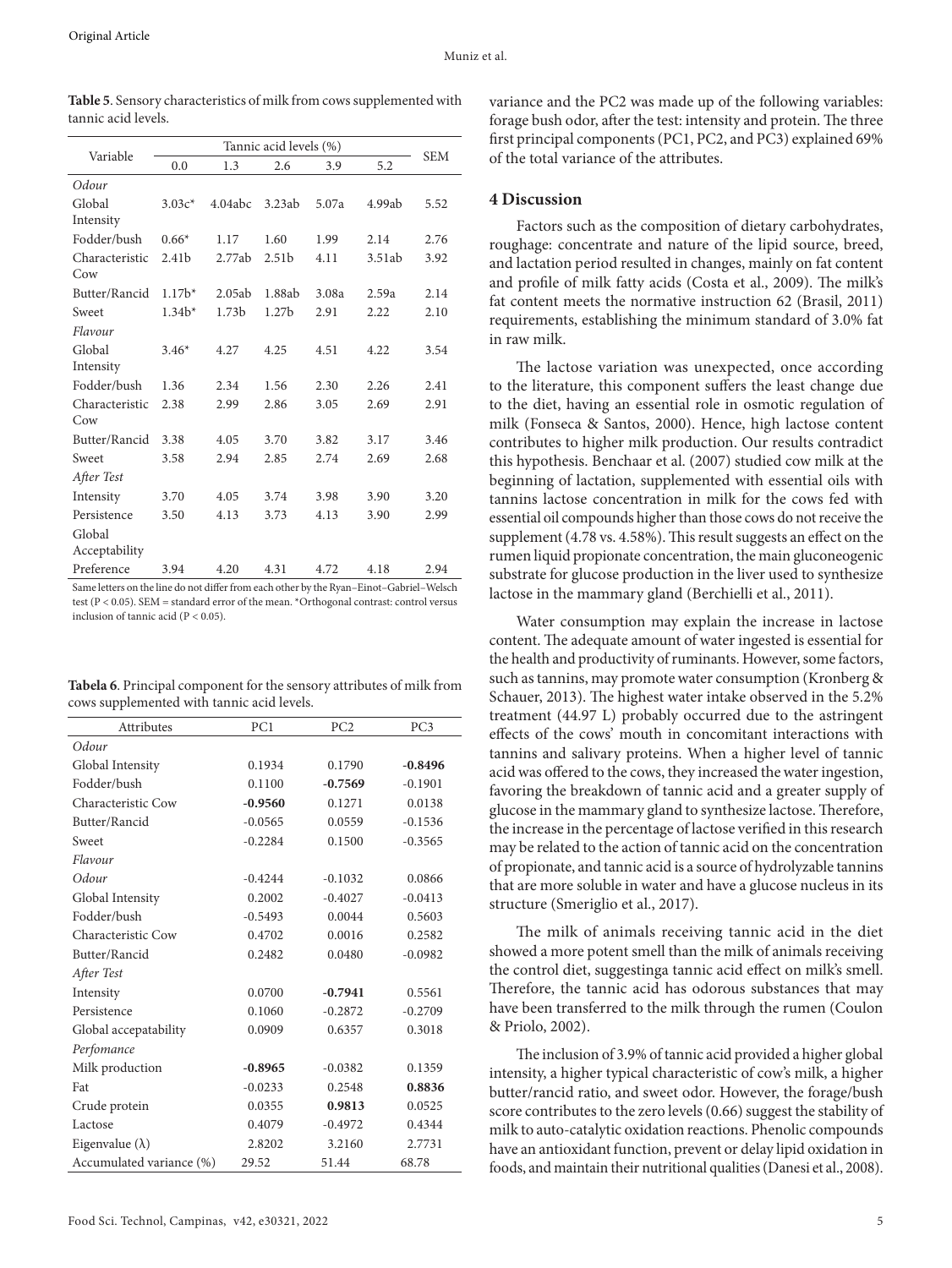A multivariate statistical procedure that considers consumers' individuality and not just the group's average and even surpasses its competitors (Stone & Sidel, 1993) can contribute to developing adequate technologies to the sector. The technique is likely to obtain a graphical representation of the differences in acceptance between the samples on a two-dimensional scale, allowing each consumer's identification and preferences concerning the evaluated foods (Granato et al., 2012). The sensory characteristics analyzed contributes to improving the quality of the food and its maintenance, favoring consumer loyalty to a specific product in an increasingly demanding Market (Teixeira, 2009).

They evaluated color and appearance before opening, the smell and overall intensity, butter, and yogurt, which add up to 74.58%. They observed that when increasing the smell and flavor vectors of yogurt, the opposite behavior of the vectors of appearance and color was verified before opening, smell - global intensity and butter, adhesiveness, and granularity, hardness, dairy flavor, and salty flavor.

# **5 Conclusions**

The inclusion of tannic acid up to 5.2% in dairy cows' diet did not affect the consumption of dry matter, the quality and production of milk, either nor interfered with fatty acids. However, it promoted an increase in lactose content. Atherogenicity and thrombogenicity index reveal the potential for preventing the onset of coronary heart disease.

# **References**

- Addis, M., Pinna, G., Molle, G., Fiori, M., Spada, S., Decandia, M., Scintu, M. F., Piredda, G., & Pirisi, A. (2006). The inclusion of a daisy plant (*Chrysanthemum coronarium*) in dairy sheep diet: 2. Effect on the volatile fraction of milk and cheese. *Livestock Science*, 101(1-3), 68-80. [http://dx.doi.org/10.1016/j.livprodsci.2005.09.009](https://doi.org/10.1016/j.livprodsci.2005.09.009).
- Benchaar, C., Petit, H. V., Berthiaume, R., Ouellet, D. R., Chiquette, J., & Chouinard, P. Y. (2007). Effects of essential oils on digestion, ruminal fermentation, rumen microbial populations, milk production, and milk composition in dairy cows fed alfalfa silage or corn silage. *Journal of Dairy Science*, 90(2), 886-897. [http://dx.doi.org/10.3168/](https://doi.org/10.3168/jds.S0022-0302(07)71572-2) [jds.S0022-0302\(07\)71572-2](https://doi.org/10.3168/jds.S0022-0302(07)71572-2)[. PMid:17235165.](https://www.ncbi.nlm.nih.gov/entrez/query.fcgi?cmd=Retrieve&db=PubMed&list_uids=17235165&dopt=Abstract)
- Berchielli, T. T., Pires, A. V., & Oliveira, S. G. (2011). *Nutrição de Ruminantes.* (2nd ed.). Jaboticabal, SP: Universidade Estadual Paulista.
- Brasil, Ministerio da Agricultura. (2000). Regulamento Ténico de Produção, Identidade e Qualidade do Leite de Cabra (Instrução Normativa nº 37, 8 de novembro de 2000). *Diário Oficial [da] União*, seção 1.
- Brasil. (2011). Regulamento Técnico de Produção, Identidade e Qualidade do Leite tipo A, Leite Cru Refrigerado, Leite Pasteurizado, Leite Cru Refrigerado e seu Transporte a Granel (Instrução normativa nº 62, de 29 de dezembro de 2011). *Diário Oficial [da] União*, seção 1.
- Costa, R. G., Queiroga, R. C. R. E., & Pereira, R. A. G. (2009). Influência do alimento na produção e qualidade do leite de cabra. *Revista Brasileira de Zootecnia*, 38(spe), 307-321. [http://dx.doi.org/10.1590/](https://doi.org/10.1590/S1516-35982009001300031) [S1516-35982009001300031](https://doi.org/10.1590/S1516-35982009001300031).
- Coulon, J. B., & Priolo, A. (2002). La qualité sensorielle des produits laitiers et de la viande dépend des fourrages consommés par les animaux. *Productions Animales*, 15(5), 333-342. [http://dx.doi.](https://doi.org/10.20870/productions-animales.2002.15.5.3712) [org/10.20870/productions-animales.2002.15.5.3712.](https://doi.org/10.20870/productions-animales.2002.15.5.3712)
- Danesi, F., Elementi, S., Neri, R., Maranesi, M., D'antuono, L. F., & Bordoni, A. (2008). Effect of cultivar on the protection of cardiomyocytes from oxidative stress by essential oils and aqueous extracts of basil (*Ocimum basilicum* L.). *Journal of Agricultural and Food Chemistry*, 56(21), 9911-9917. [http://dx.doi.org/10.1021/jf8018547.](https://doi.org/10.1021/jf8018547) [PMid:18928294.](https://www.ncbi.nlm.nih.gov/entrez/query.fcgi?cmd=Retrieve&db=PubMed&list_uids=18928294&dopt=Abstract)
- Delacroix-Buchet, A., & Lamberet, G. (2000) *Sensorial properties and typicity of goat dairy products.* Tours, France: International Association of Goat.
- Fonseca, L. F. L., & Santos, M. V. (2000). *Qualidade do leite e controle da mastite*. São Paulo: Lemos Editorial.
- Food and Agriculture Organization FAO. (2013). *Milk and dairy products in human nutrition*. Rome: FAO.
- Granato, D., Masson, M. L., & Ribeiro, J. C. B. (2012). Sensory acceptability and physical stability evaluation of a prebiotic soy-based dessert developed with passion fruit juice. *Food Science and Technology*, 32(1), 119-125. [http://dx.doi.org/10.1590/S0101-20612012005000004.](https://doi.org/10.1590/S0101-20612012005000004)
- Guerreiro, O., Dentinho, M. T. P., Moreira, O. C., Guerra, A. R., Ramos, P. A. B., Bessa, R. J. B., Duarte, M. F., & Jeronimo, E. (2015). Potential of *Cistus lodanifer* L. (rockrose) in small ruminant diets: effect of season and plant age on chemical composition, *in vitro* digestibility and antioxidante activity. *Grass and Forage Science*, 71(3), 437-447. [http://dx.doi.org/10.1111/gfs.12188.](https://doi.org/10.1111/gfs.12188)
- Hagerman, A. E., & Butler, L. G. (1981). The specificity of proanthocyanidinprotein interactions. *The Journal of Biological Chemistry*, 256(9), 4494-4497. [http://dx.doi.org/10.1016/S0021-9258\(19\)69462-7.](https://doi.org/10.1016/S0021-9258(19)69462-7) [PMid:7217094.](https://www.ncbi.nlm.nih.gov/entrez/query.fcgi?cmd=Retrieve&db=PubMed&list_uids=7217094&dopt=Abstract)
- International Standards Organization ISO (1988). *ISO 8589: sensory analysis: general guidance for the design of test rooms.* Geneva: ISO Publications.
- International Standards Organization ISO. (1993). *ISO 8586‐1: sensory analysis methodology: general guidance for the selection and training and monitoring of assessors. Part 1. Selected assessors*. Geneva: ISO Publications.
- Jaganath, I. B., & Crozier, A. (2010). Dietary Flavonoids and Phenolic Compounds. In C.G. Fraga (Ed.)., *Plant phenolics and human health: biochemistry, nutrition and pramacology*. New Jersey: John Wiley & Sons, Inc.
- Kronberg, S. L., & Schauer, C. S. (2013). Cattle and sheep develop preference for drinking water containing grape seed tannin. *Animal*, 7(10), 1714-1720. [http://dx.doi.org/10.1017/S1751731113001262.](https://doi.org/10.1017/S1751731113001262) [PMid:23880297.](https://www.ncbi.nlm.nih.gov/entrez/query.fcgi?cmd=Retrieve&db=PubMed&list_uids=23880297&dopt=Abstract)
- MacFie, H. J., Bratchell, N., Greenhoff, K., & Vallis, L. V. (1989). Designs to balance the effect of the order of presentation and first‐order carry‐over effects in hall tests. *Journal of Sensory Studies*, 4(2), 129-148. http://dx.doi.org/10.1111/j.1745-459X.1989.tb00463.x.
- McSweeney, C. S., Palmer, B., Mcneill, D. M., & Krause, D. O. (2001). Microbial interactions with tannins: nutritional consequences for ruminants. *Animal Feed Science and Technology*, 91(1-2), 83-93. [http://dx.doi.org/10.1016/S0377-8401\(01\)00232-2.](https://doi.org/10.1016/S0377-8401(01)00232-2)
- Meilgaard, M., Civille, G. V., & Carr, B. T. (2007). *Sensory evaluation techniques* (4th ed.). Boca Raton: CRC Press. [http://dx.doi.](https://doi.org/10.1201/b16452) [org/10.1201/b16452.](https://doi.org/10.1201/b16452)
- Mueller-Harvey, I. (2006). Unravelling the conundrum of tannins in animal nutrition and health. *Journal of the Science of Food and Agriculture*, 86(13), 2010-2037. [http://dx.doi.org/10.1002/jsfa.2577.](https://doi.org/10.1002/jsfa.2577)
- National Research Council NRC. (2001). *Nutrient requirements of the dairy cattle* (7th ed.). Washington, DC.: National Academy Press.